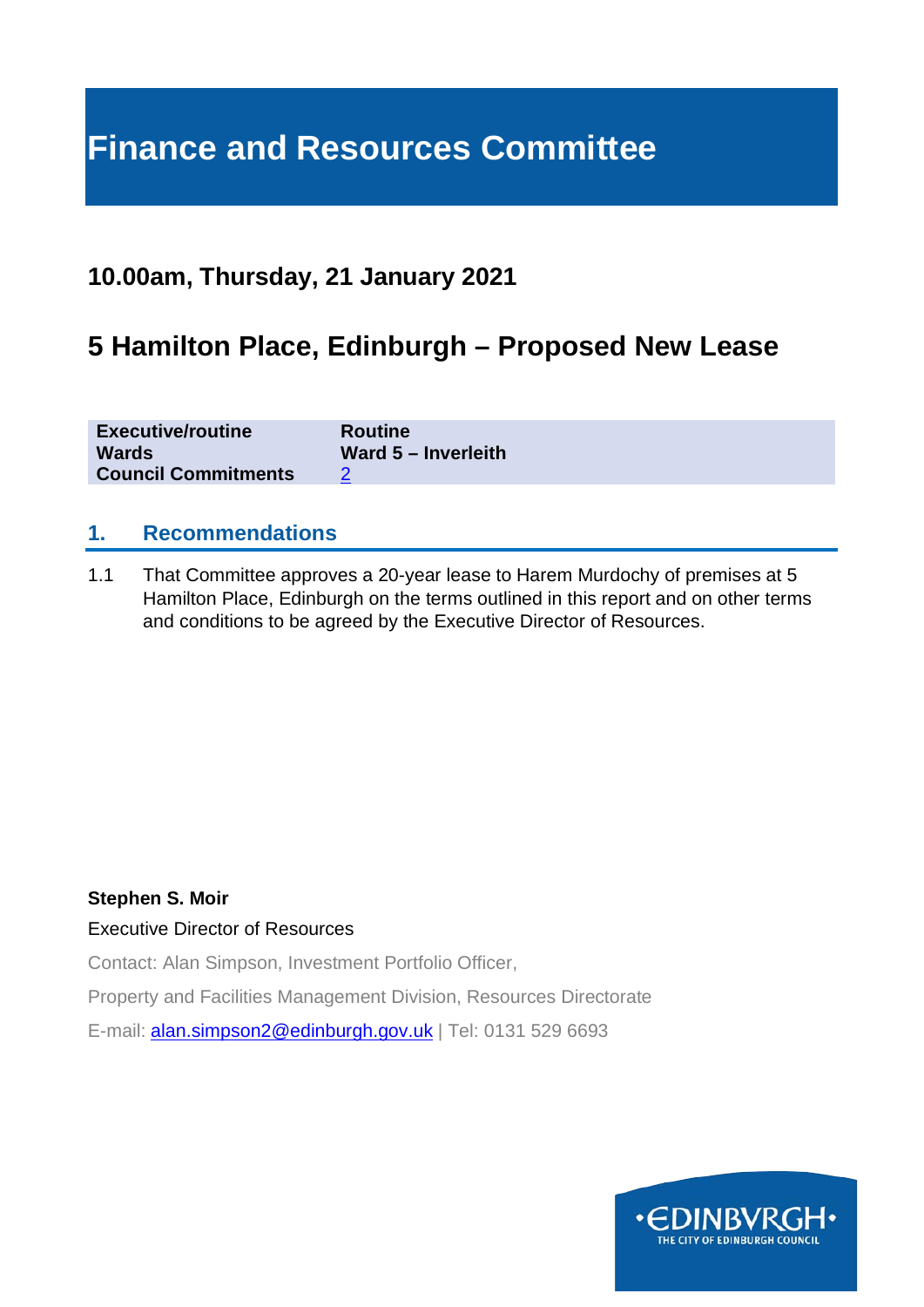**Report**

# **5 Hamilton Place, Edinburgh – Proposed New Lease**

#### **2. Executive Summary**

2.1 The restaurant at 5 Hamilton Place was vacated in summer 2019 when the previous occupier ceased trading. A lease was unable to be secured with the preferred bidder following initial marketing. Following re-marketing, 8 bids were received at a closing date in November 2020. This report seeks approval to grant a new lease to Harem Murdochy, on the terms and conditions outlined in the report.

#### **3. Background**

- 3.1 The ground and basement retail premises at 5 Hamilton Place extends to 65 sq m (700 sq ft), as shown outlined in red on the attached plan.
- 3.2 The premises became vacant in summer 2019 when the previous tenant ceased trading. At that time the rent was £16,000 per annum.
- 3.3 The property was marketed in the summer of 2019. On 6 December 2019, the Finance and Resources Committee approved a 10-year lease to the preferred bidder following a closing date. However, a lease was not able to be concluded due to the impact of Covid-19 on the proposed tenant's business model.
- 3.4 Consequently, the property was re-marketed with a further closing date in November 2020 when 8 bids were received. The offers have been evaluated with the preferred bidder recommended as detailed below.

#### **4. Main report**

- 4.1 The following terms have been provisionally agreed:-
	- Subjects 5 Hamilton Place, Edinburgh:
	- Tenant: Harem Murdochy:
	- Lease: 20 years from February 2021;
	- Rent: £22,500 per annum;
	- Rent Review: February 2026 and 5 yearly thereafter;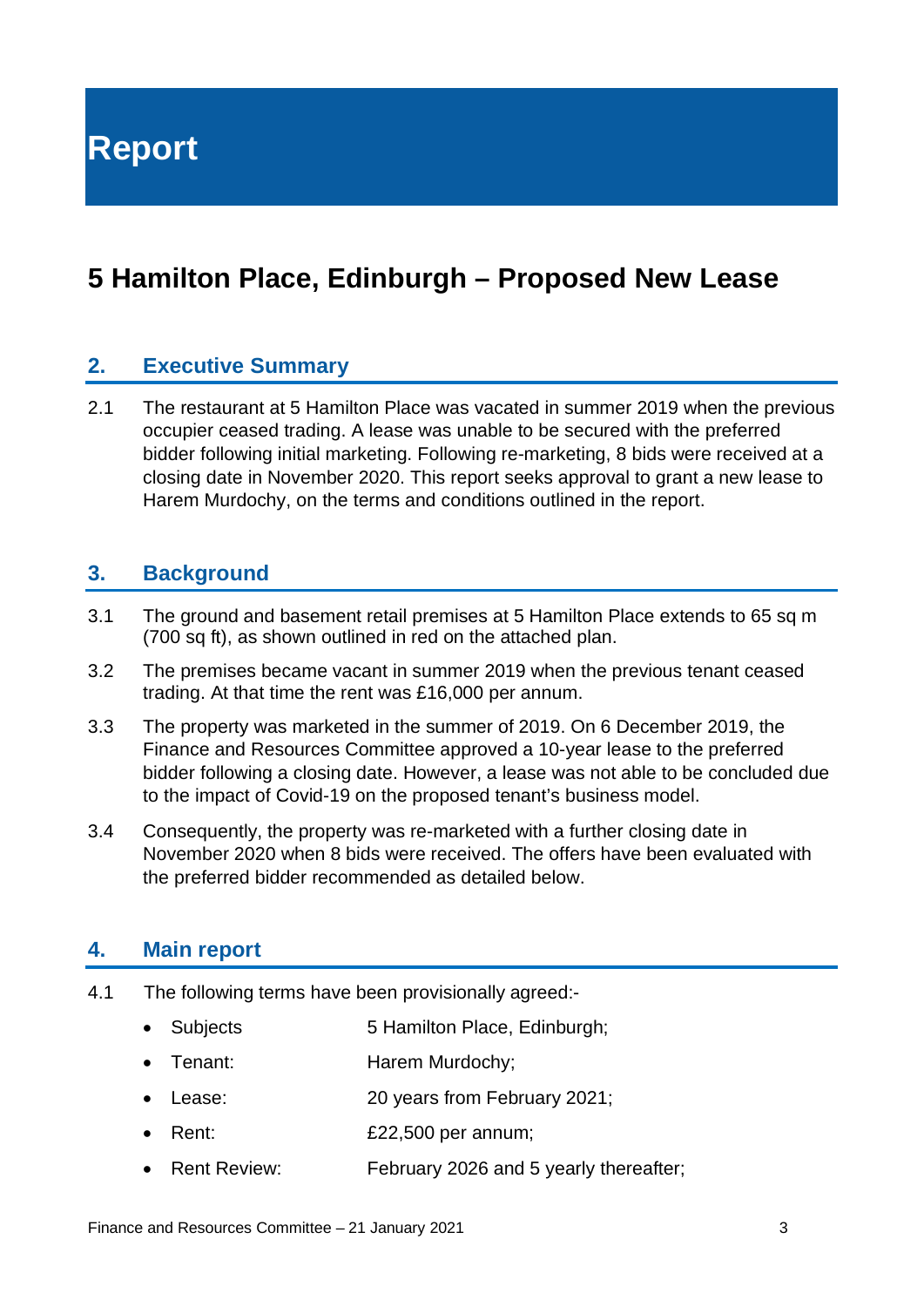- Use: Ice Cream Parlour;
- Repairs: Tenant full repairing and insuring obligation;
- Costs: Tenant responsible for all the Councils legal costs; and,
- Other Terms: As contained in the standard Council lease.

### **5. Next Steps**

5.1 Following Committee approval, the Council Solicitor will be instructed to progress the preparation of a new lease.

# **6. Financial impact**

6.1 A rent of £22,500 per annum to the General Property Account from February 2021 from a property which has been vacant since summer 2019.

# **7. Stakeholder/Community Impact**

7.1 Ward members have been made aware of the recommendations of the report.

# **8. Background reading/external references**

8.1 Not applicable.

# **9. Appendices**

9.1 Appendix 1 – Location Plan